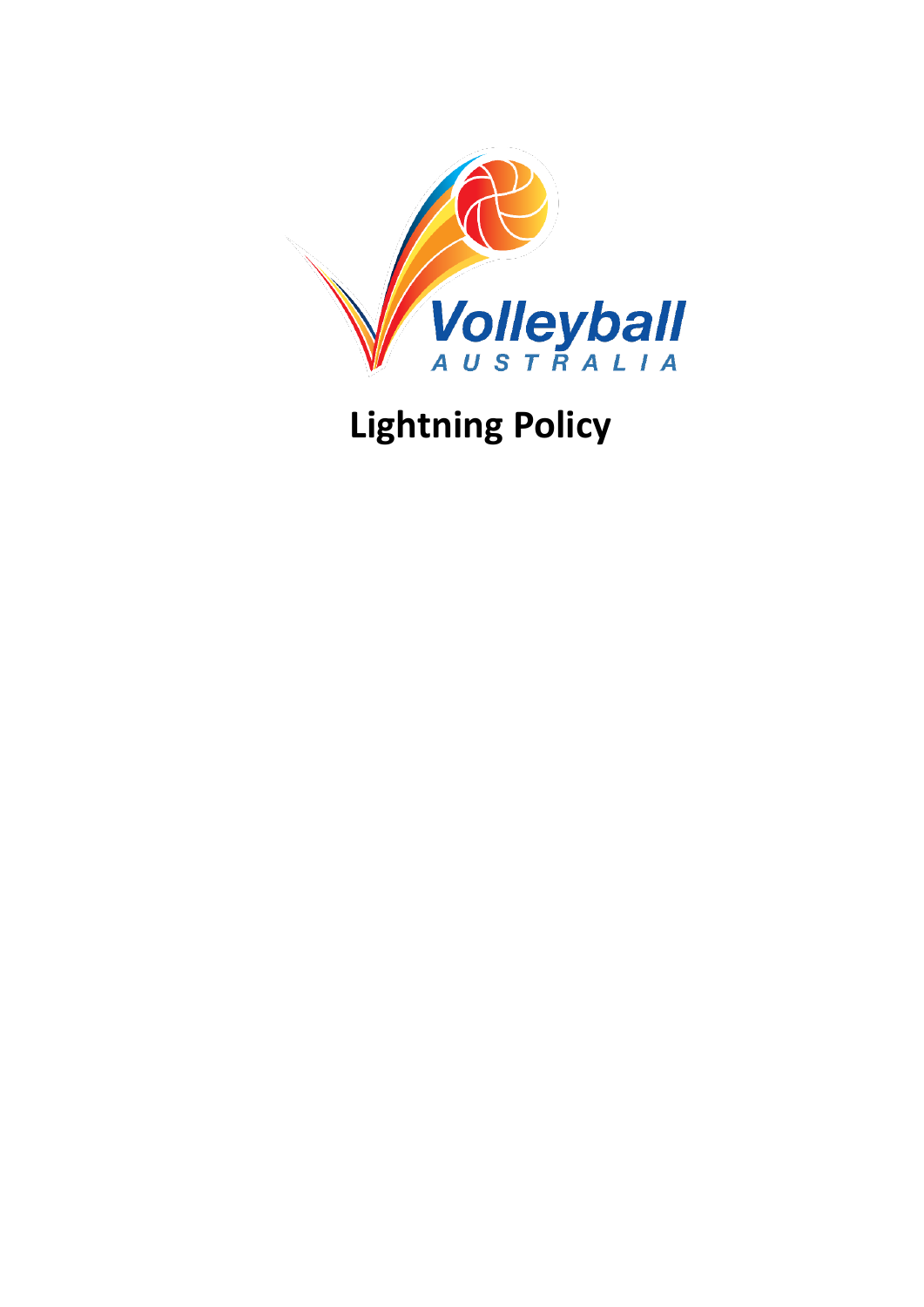

# **Overview**

Volleyball Australia Lightning Policy has been introduced to reduce the risk of weather related injury to players, coaches, & officials involved in Volleyball Australia (VA) events or activities. The policy also contains a number of guidelines to assist players, coaches, & officials in recognising and supplying established procedures for removing themselves from harm.

Each event or competition will be declared safe to play or not by a VA Representative on a case by case basis using the below guidelines.

#### **Summary**

- Lightning kills 5-10 people per year in Australia.
- Lightning deaths are preventable by taking precautions.
- If your clothes are wet, you are less likely to be seriously injured if struck, as most of the charge will conduct through the wet clothes rather than your body.
- If storms are possible, prepare fellow players for the likelihood that games will be interrupted and inform others of the protocol which will be followed.
- Use the 30/30 rule to assess danger:
	- o Clear the playing field immediately if the flash-to-bang gap is less than 30 seconds;
	- o Seek shelter in a large permanent structure or enclosed metal vehicle;
	- $\circ$  If there is no shelter, crouch down with feet together preferably 20m away from solitary tall objects; and
	- $\circ$  Only return to the playing field once 30 minutes has elapsed since the last lightning strike.

## **Identify the risk**

If lightning is observed or thunder is heard, count the time between the lightning (flash) and the thunder (bang). If the time delay is less than thirty (30) seconds then the strike was closer than 10km and the playing area should be cleared immediately.

## **Seek shelter**

If in doubt, seek shelter as soon as lightning is observed or thunder is heard. All players are responsible for identifying the risk and must trust the judgement of anyone who identifies the risk.

- Seek shelter in a large building or fully-enclosed metal vehicle avoid small structures, fabric tents and isolated or small groups of trees. If in the open away from shelter, crouch down (singly), preferably in a hollow, with feet together and remove metal objects from head and body. Do not lie down but avoid being the highest object in the vicinity.
- If your hair stands on end or you hear buzzing from nearby rocks, fences, etc, move immediately. At night, a blue glow may show if an object is about to be struck (St Elmo's fire).
- Don't handle long or metallic objects such as umbrellas or shade structures in the open.
- Don't touch or move close to metal structures, wire fences, goal posts or light towers.
- Don't ride bicycles or drive in open vehicles.
- If inside a fully-enclosed metal-bodied vehicle park away from trees, power lines etc.
- Stay inside vehicles or caravans but do not touch or lean on metal body components.
- When inside a building AVOID use of the telephone, taking a shower, washing your hands, doing dishes, or any contact with conductive surfaces with exposure to the outside such as metal door or window frames, electrical wiring, telephone wiring, cable TV wiring, plumbing, etc.

## **First Aid**

If someone is struck apply first aid techniques immediately. There is no threat of electrocution through bodily contact with someone who has been struck by lightning. Lightning fatalities usually are caused by cardiac arrest; the lightning causes the heart to stop. Where necessary, apply immediate heart massage and